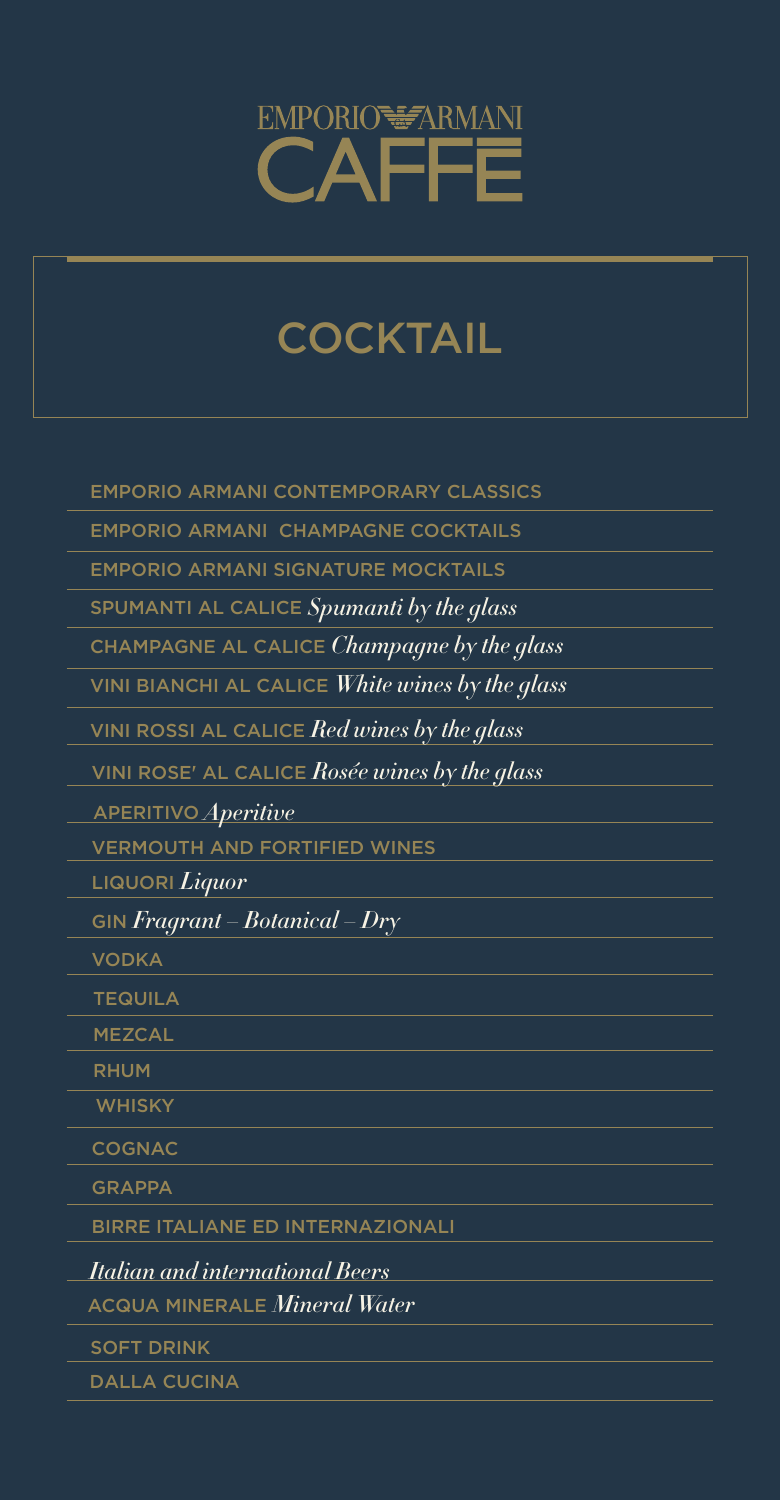DOLCEVITA MARTINI

| La French Vodka , Passoa , Spicy Papaya Syrup , Lime , |  |  |  |
|--------------------------------------------------------|--|--|--|
| Pineapple Juice                                        |  |  |  |

| <b>AMERICANO SICILIANO</b><br>Campari, Averna, Amara,<br>Velluto di Adriatico alla Mandorla                        | <b>18,00</b> |
|--------------------------------------------------------------------------------------------------------------------|--------------|
| <b>SPRITZ DELICATO</b><br>Acqua Bianca, Prosecco, Lemongrass Shrub                                                 | 18,00        |
| <b>90' VIBES</b><br>Tanqueray Ten , Martini Riserva Ambrato ,<br>Celery and Anise Cordial, Eldenflower Tonic Water | 18,00        |
| DOI CEVITA MARTIN                                                                                                  | <b>18.OC</b> |

| <b>MAYA</b><br>Pineapple and Vanil Bacardi Rum, Ribes Liquor, Lime ,<br>Homemade Tepache, Veggie Foam.           | <b>18,00</b> |
|------------------------------------------------------------------------------------------------------------------|--------------|
| <b>SPICY PALOMA</b><br>Don Julio Reposado , Chili Pepper Infused Aperol,<br>Pink Grapefruit Juice , Lime , Agave | 18,00        |
| <b>GENTLE MIMOSA</b><br>Solerno Bloody Orange Liquor, Orange Juice ,Ca del Bosco brut ,<br>Lytchi Velvet         | <b>18,00</b> |
| <b>EA SANGRIA</b><br>Bacardi Bianco Rhum , White Wine , Seasonal Fresh Fruit                                     | <b>18,00</b> |
| PARADISE<br>Masticha Greek Liquor , Italicus , Lime , Cucumber , Lemon Bitter                                    | 18,00        |
| <b>CAPRI MARTINI</b>                                                                                             | 22,00        |

*Gin Mare Capri Ediction , Cedar Infused Dry Vermouth* 

#### *PEACH RELIEF Peach infused Tanqueray Ten , Acqua Bianca , Aloe Vera, Citrus , Peach bitter , Veggy Foam*



## CONTEMPORARY CLASSICS

20,00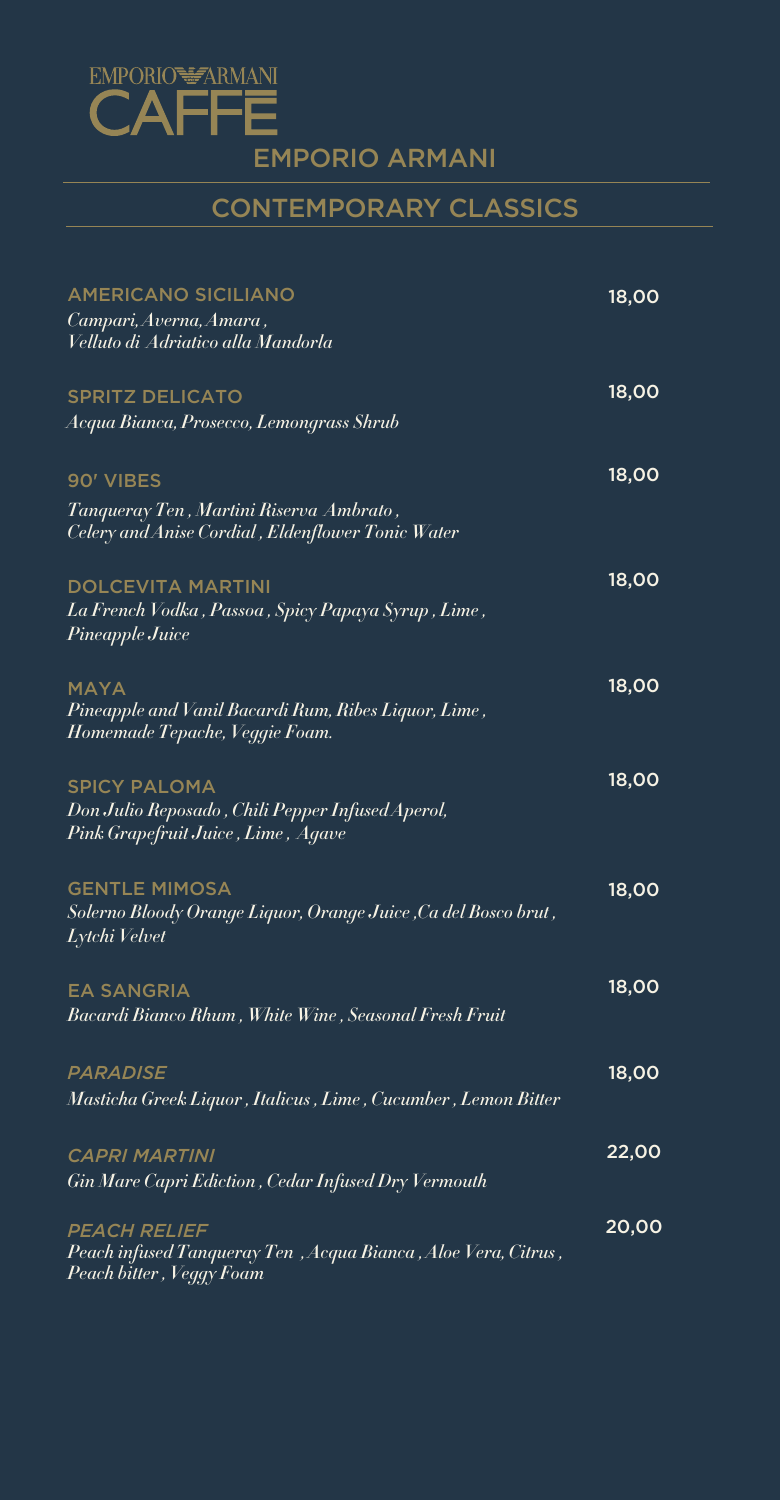### BASIL CHAMPAGNE SMASH *G'Vine Gin, Saint-Germain, Basil, Pineapple,Philipponnat Royale Réserve Brut*

#### ROSE AVENUE

*Jasmine Vert, Belsazar Rosè, Grapefruit Juice, Rose, Philipponnat Royale Réserve Brut*

| <b>SUNSET GROOVE</b><br>Seedlip Groove, Strawberry and Basil,<br><b>Citrus, Ginger Beer</b> | 15,00        |
|---------------------------------------------------------------------------------------------|--------------|
| <b>KOUMBUCHA MOJITO</b><br>Koumbucha Karkadè and Rose, Mint,Citrus                          | 15,00        |
| <b>ALOE GARDEN</b>                                                                          | <b>15.OO</b> |

BELLINI SBAGLIATO *Campari Bitter, Peach Three, Orange Juice, Philipponnat Royale Réserve Brut*

22,00

22,00

22,00



## EMPORIO ARMANI

## CHAMPAGNE COCKTAILS

### *Seedlip Garden, Aloe Vera , Cucumber , Citrus, Soda*

## EMPORIO ARMANI

## SIGNATURE MOCKTAILS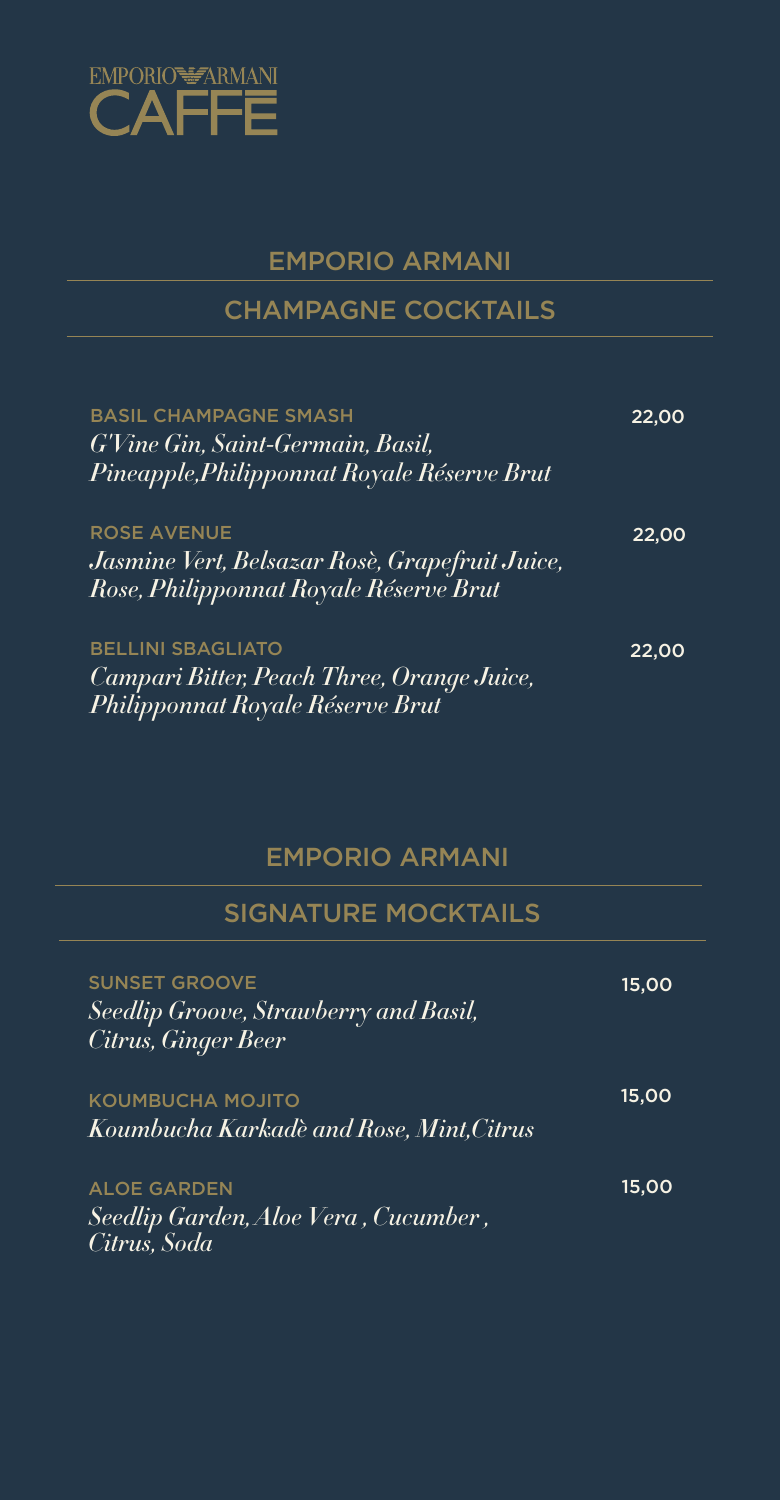AMARETTO DI SARONNO **BAILEYS SAMBUCA** MOLINARI MIRTO AVERNA BRANCA MENTA BRAULIO FERNET



LIMONCELLO MONTENEGRO RAMAZZOTTI AMAR8 COINTREAU GRAND MARNIER CHARTREUSE VERDE CHAETREUSE GIALLA CHAMBORD

TAGLIATELLA NARDINI RABARBARO ZUCCA PERNOD LIQUORE ETNA BITTER AMARA



## APERITIVO - VERMOUTH - FORTIFIED WINES

|                               | 12,00       |                                      |
|-------------------------------|-------------|--------------------------------------|
| <b>CAMPARI BITTER</b>         |             | <b>NOLLY PRAT DRY</b>                |
| <b>MARTINI RISERVA BITTER</b> |             | <b>COCCHI VERMOUTH TORINO</b>        |
| <b>APEROL</b>                 |             | <b>COCCHI DOPO TEATRO</b>            |
| <b>SAINT - GERMAIN</b>        |             | <b>CARPANO ANTICA FORMULA</b>        |
| <b>ITALICUS</b>               |             | <b>VERMOUTH DEL PROFESSORE ROSSO</b> |
| <b>PIMMS</b>                  | LILLE BLANC |                                      |
| <b>TAGLIATELLA NARDINI</b>    |             | <b>MARTINI RISERVA RUBINO</b>        |

# *Aperitive - Vermouth - Fortified Wines*

### LIQUORI

*Liquor*



MARTINI RISERVA AMBRATO PUNT E MES BELSAZAR ROSÈ SANDEMAN WHITE & RUBY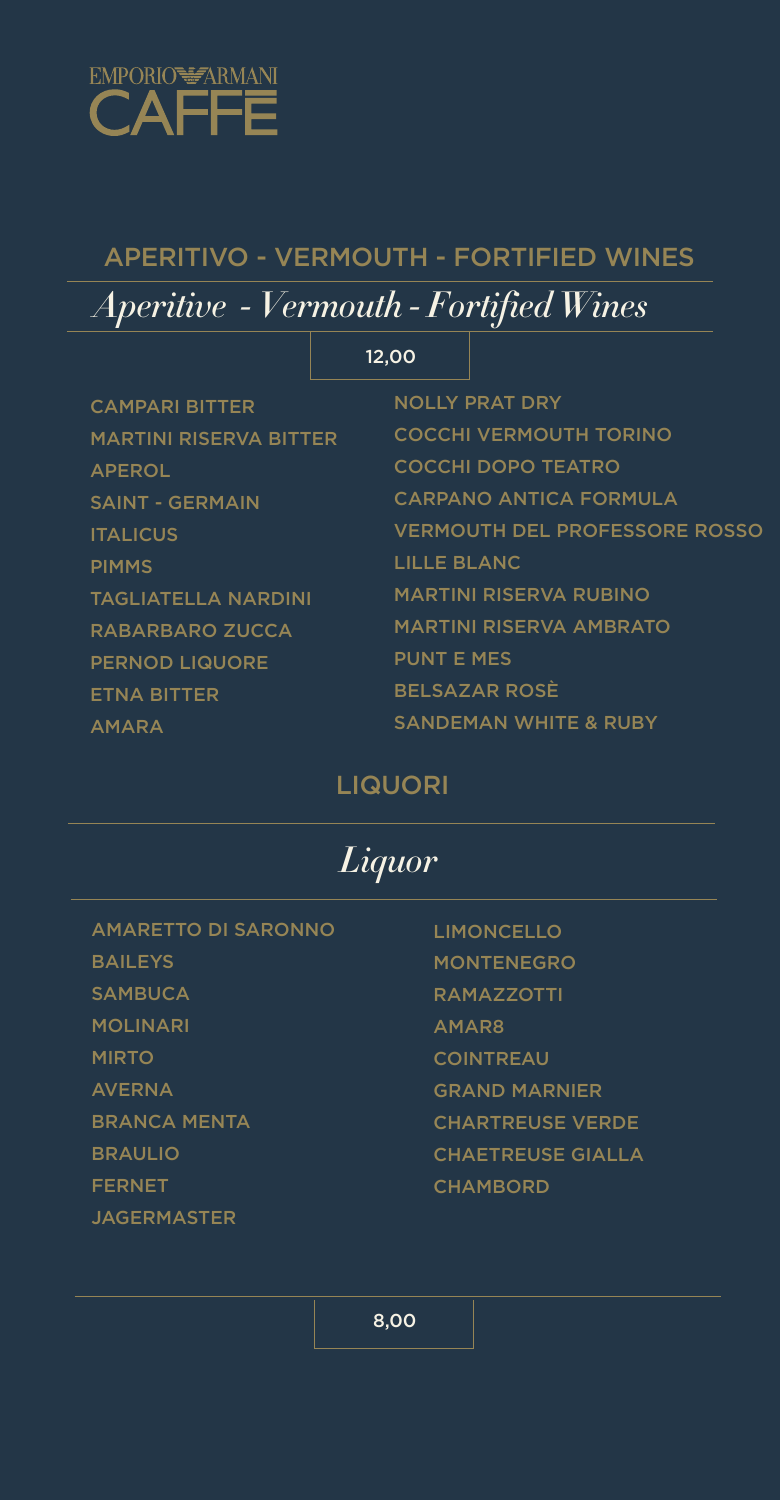| <b>HENDRICK'S</b>        | 15,00 |
|--------------------------|-------|
| MUMA GIN - BACIO SALATO  | 15,00 |
| <b>NIKKA GIN COFFEEY</b> | 15,00 |
| <b>STAR OF BOMBAY</b>    | 15,00 |
| <b>GVINE FLORAISON</b>   | 15,00 |
| <b>ELEPHANT</b>          | 15,00 |
| <b>TANQUERAY TEN</b>     | 18,00 |

| <b>GIN MARE</b>                | 18,00 |
|--------------------------------|-------|
| <b>MONKEY 47</b>               | 18,00 |
| <b>GIN MARE CAPRI EDICTION</b> | 25,00 |
| <b>OXLEY</b>                   | 25,00 |
| <b>BEEFEATER 24</b>            | 16,00 |
| SEEDLEEP GROVE NO ALCOOL GIN   | 15,00 |
| <b>50 POUND</b>                | 18,00 |
| <b>TANQUERAY</b>               | 14,00 |
| <b>BOMBAY SAPPHIRE</b>         | 14,00 |
| <b>BEEFEATER</b>               | 14,00 |
| <b>MARTIN MILLER'S</b>         | 18,00 |
| SIPSMITH V.J.O.P               | 18,00 |
| <b>GIASS</b>                   | 18,00 |



## GIN

# *Emporio Armani Selection*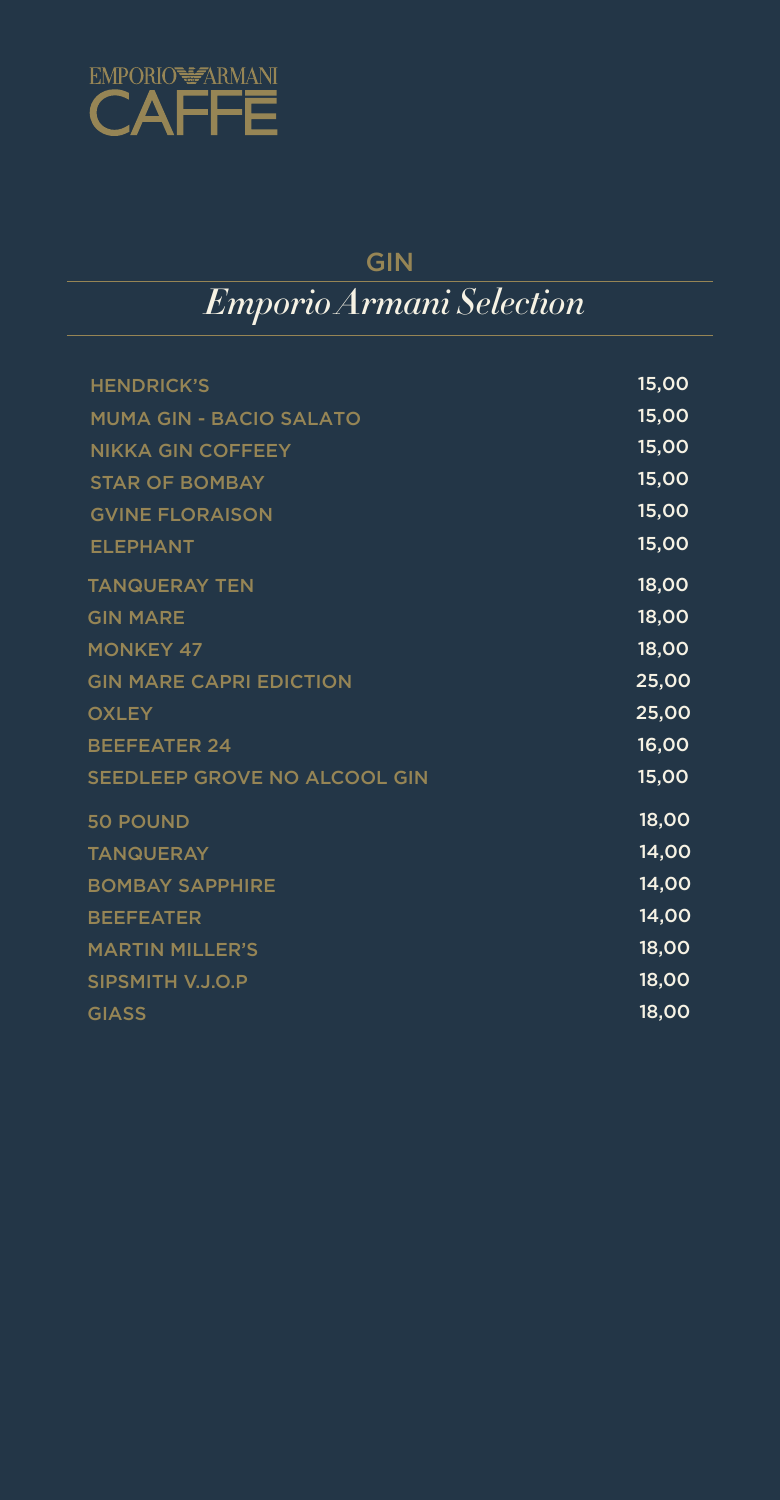#### LA FRENCH VODKA

| <b>KAUFFMAN SOFT</b>     | 20,00 |
|--------------------------|-------|
| <b>STOLICHNAYA ELITE</b> | 20,00 |
| <b>GREY GOOSE</b>        | 15,00 |
| <b>GREY GOOSE VX</b>     | 25,00 |
| <b>BELVEDERE</b>         | 15,00 |
| <b>TITO'S</b>            | 18,00 |
| <b>KETEL ONE</b>         | 16,00 |

| <b>HERRADURA PLATA</b>    | 15,00 |
|---------------------------|-------|
| <b>HERRADURA REPOSADO</b> | 15,00 |
| <b>PATRON SILVER</b>      | 18,00 |
| <b>PATRON REPOSADO</b>    | 18,00 |
| <b>PATRON ANEJO</b>       | 25,00 |
| <b>CASAMIGOS BLANCO</b>   | 22,00 |
| <b>CASAMIGOS REPOSADO</b> | 22,00 |
| <b>CASAMIGOS ANEJO</b>    | 30,00 |

MONTELOBOS ESPADIN CASAMIGOS MEZCAL MALACARA MEZCAL

15,00

15,00 30,00 18,00



# VODKA *Vodka*

## TEQUILA

*Tequila*

### MEZCAL

*Mezcal*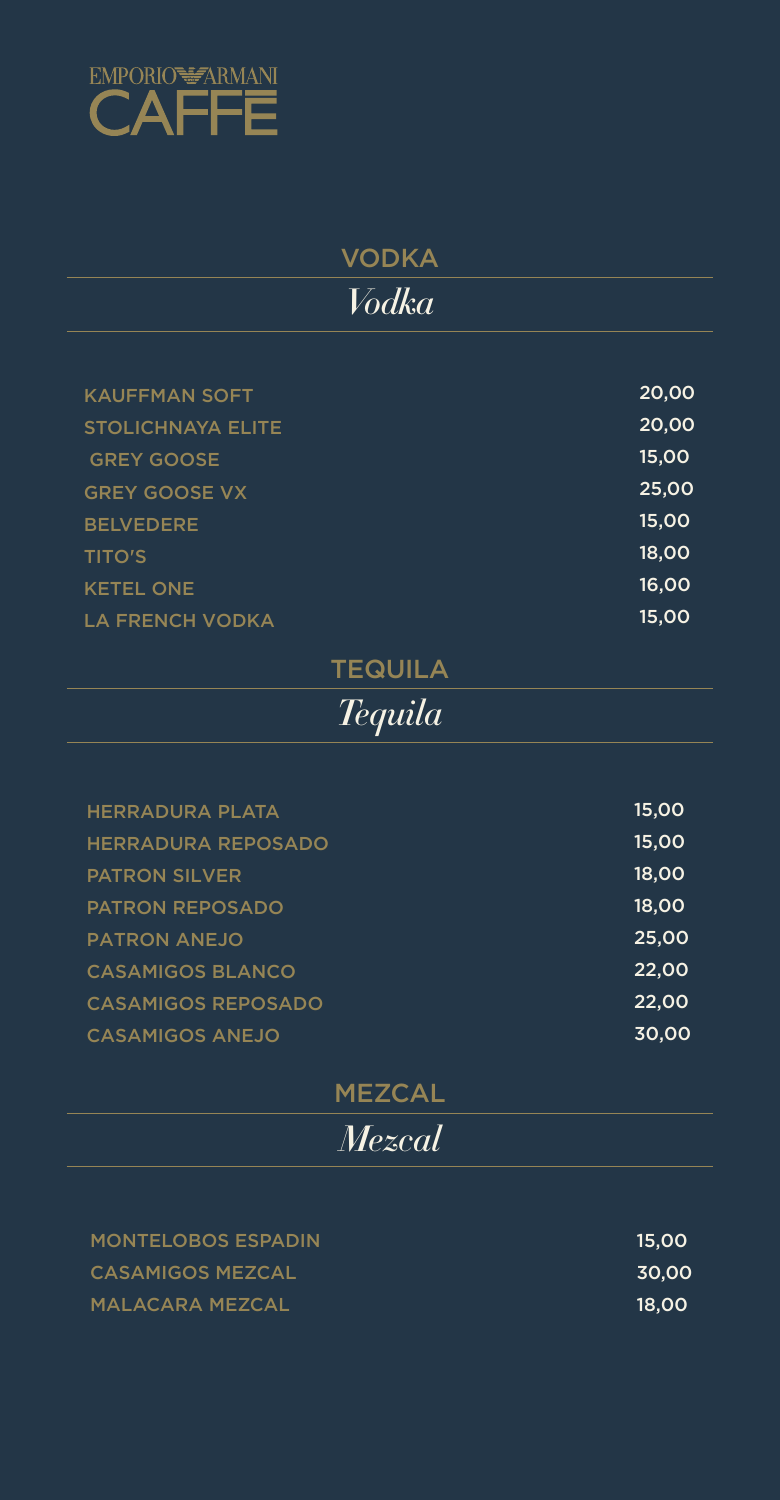### EL DORADO DEMERARA 21Y EL DORADO 12Y

BACARDI 8Y BRUGAL 1888

| <b>BALLY PIRAMIDE 7 ANS</b>        | 20,00 |
|------------------------------------|-------|
| <b>CLAIRIN CASIMIR</b>             | 15,00 |
| <b>CLAIRIN SAJOUS</b>              | 15.00 |
| <b>SAINT JAMES FLOURE DE CANNE</b> | 15.00 |
| <b>SANTA TERESA SOLERA 1796</b>    | 18.00 |
| <b>KARUKERA ANIVERSARIO</b>        | 55,00 |

| <b>MATHUSALEM GRAN RISERVA 23</b> |  |
|-----------------------------------|--|
| <b>ZACAPA 23</b>                  |  |
| <b>BACARDI SUPERIOR HERITAGE</b>  |  |
| ZACAPA XO                         |  |
| <b>DIPLOMATICO</b>                |  |

45,00 15,00

20,00 15,00

20,00 20,00 15,00 30,00 20,00



# RHUM *English Style*

## RHUM



## RHUM

*Spanish Style*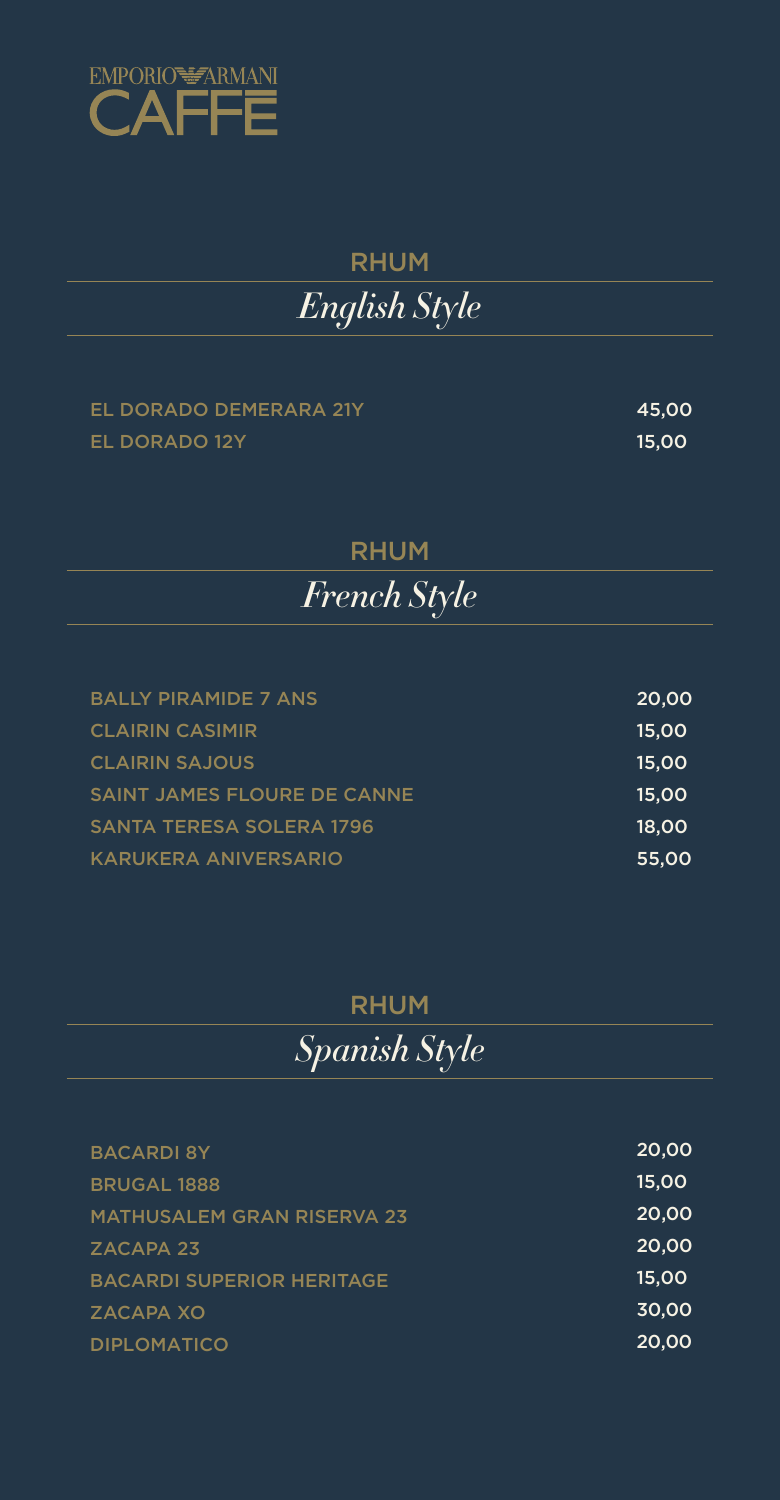

## **WHISKY**

| <b>BOWMORE 15</b>              | 25,00         |
|--------------------------------|---------------|
| <b>BOWMORE 25</b>              | 145,00        |
| <b>CAOILA 12</b>               | 15,00         |
| <b>GLENFIDCH 12</b>            | 15,00         |
| <b>MACALLAN 18 TRIPLE CASK</b> | <b>115,00</b> |
| <b>MACALLAN 12Y SHERRY OAK</b> | 30,00         |
| <b>LAGAVULIN 16</b>            | 18,00         |
| <b>LAPHROAIG 10</b>            | 15,00         |

| <b>OBAN 14</b>                    | 18,00 |
|-----------------------------------|-------|
| <b>TALISKER 10</b>                | 18,00 |
| <b>MONKEY SHOULDER</b>            | 15,00 |
| <b>JOHNNIE WALKER BLACK LABEL</b> | 15,00 |
| <b>JOHNNIE WALKER BLUE LABEL</b>  | 55,00 |
| <b>BALLANTINE'S</b>               | 15,00 |
| YOICHI SINGLE MALT                | 25,00 |
| <b>KAVALAN SINGLE MALT</b>        | 25,00 |
| <b>AMRUT FUSION</b>               | 20,00 |
| <b>CANADIAN CLUB</b>              | 15.00 |
| <b>SUPER NIKKA</b>                | 20,00 |
| NIKKA TAKETSURO PURE MALT         | 25,00 |
| <b>KAVALAN SHERRY CASK AMRUT</b>  | 55,00 |
| <b>MADEIRA FINISH BUFFALO</b>     | 55,00 |
| <b>TRACE BOURBON KNOB CREEK</b>   | 15,00 |
| <b>RYE</b>                        | 20,00 |
| <b>KNOB CREEK BOURBON</b>         | 15,00 |
| <b>JIM BEAN RYE</b>               | 15,00 |
| <b>MAKER'S MARK</b>               | 15,00 |

**HUDSON MANHATTAM RYE HUDSON BOURBON MITCHER'S RYE JACK DANIELS** 

45,00 45,00 25,00 15,00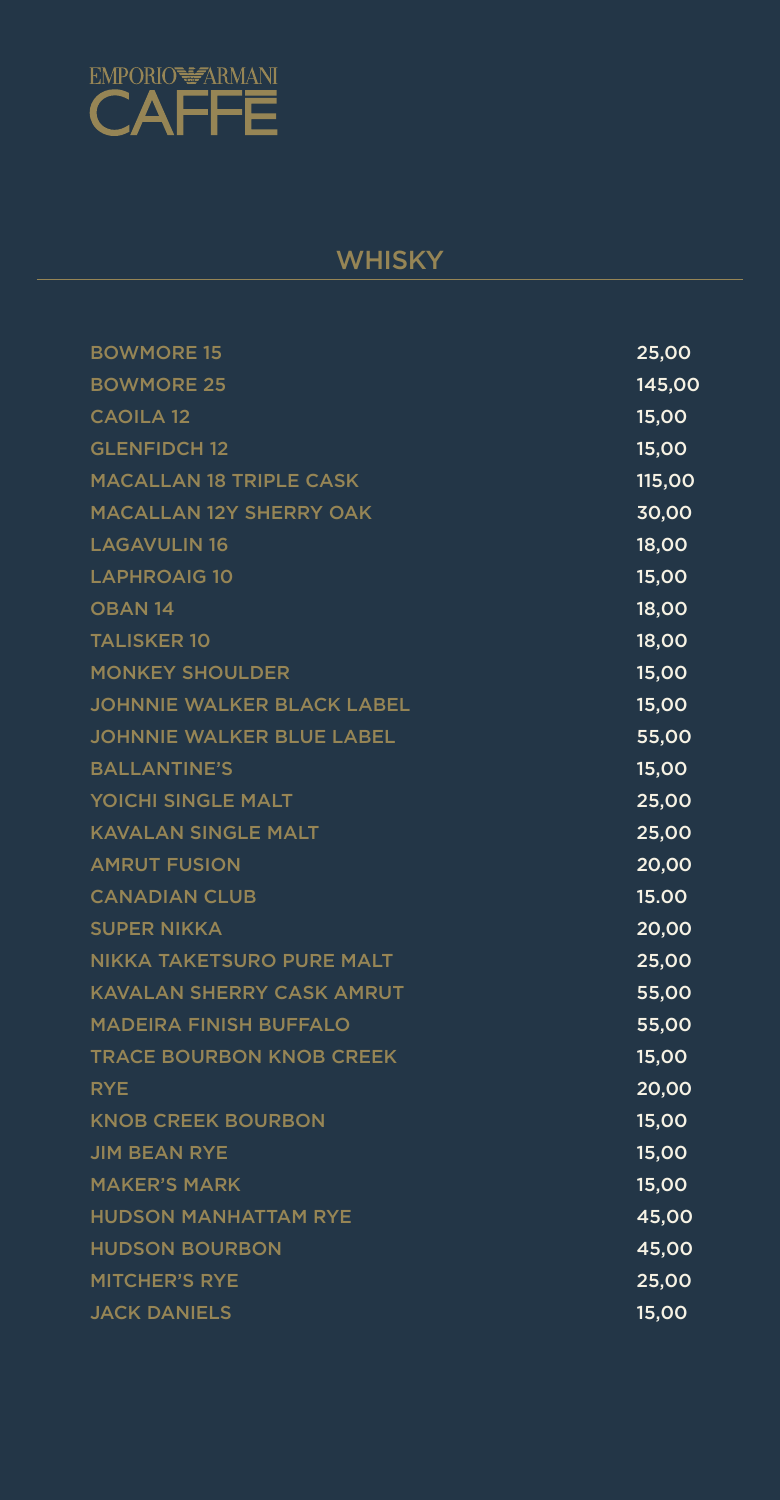| <b>HENNESSY VS</b>      | <b>15,00</b> |
|-------------------------|--------------|
| <b>COURVOISIER</b>      | <b>15,00</b> |
| <b>BARON OTARD XO</b>   | 85,00        |
| <b>REMY MARTIN VSOP</b> | <b>15,00</b> |
| <b>REMY MARTIN XO</b>   | 65,00        |
| DELAMAIN XO PALE & DRY  | <b>15,00</b> |

| <b>MOSCATO JACOPO POLI</b>       | 10,00 |
|----------------------------------|-------|
| <b>CASTAGNER 7Y</b>              | 18,00 |
| <b>CASTAGNER LEON 15Y</b>        | 25,00 |
| <b>GRAPPA DI AMARONE BONOLLO</b> | 15,00 |
| <b>NONINO PICCOLIT</b>           | 50,00 |
| <b>NONINO FRAGOLINO</b>          | 15,00 |
| SELEZIONE ANTONELLA BOCCHINO     | 15,00 |
| <b>PO' DI POLI GRAPPA SECCA</b>  | 10.00 |



## COGNAC

## GRAPPA